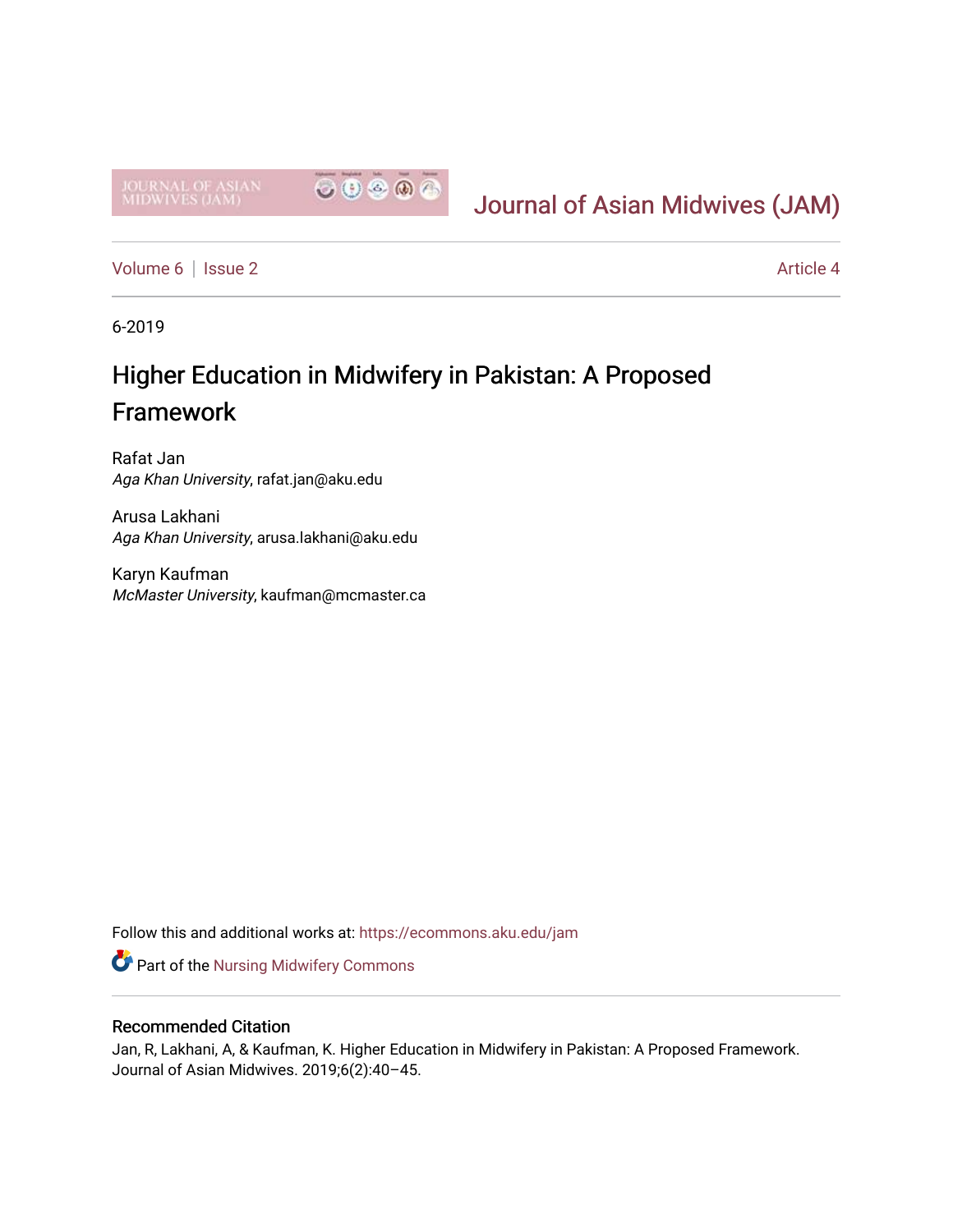# **Higher Education in Midwifery in Pakistan: A Proposed Framework**

<sup>1</sup>Rafat Jan, <sup>2\*</sup>Arusa Lakhani, <sup>3</sup>Karyn Kaufman

- 1. Professor, Aga Khan University School of Nursing and Midwifery, Email: [rafat.jan@aku.edu](mailto:rafat.jan@aku.edu)
- 2. Assistant Professor, Aga Khan University School of Nursing and Midwifery, Email: [arusa.lakhani@aku.edu](mailto:arusa.lakhani@aku.edu)
- 3. Professor Emerita, Faculty of Health Sciences, McMaster University, Ontario, Canada, Email: [kaufman@mcmaster.ca](mailto:kaufman@mcmaster.ca)

#### *\*Corresponding Author***:** Arusa Lakhani

#### **Abstract**

Access to a skilled professional midwife is the right of each woman. Research evidence shows that midwives prepared to international standards decrease rates of morbidity and mortality and promote health of both mothers and infants. At present, in Pakistan, there are several midwifery cadres, with different formal education levels, who provide maternal and child health services. There are currently three types of diploma programs each serving a different cadre. Until 2012, there was no opportunity to obtain higher education in midwifery in the country. This absence contributed to non-acceptance and invisibility of midwifery as a profession. As a result, midwives were not adequately prepared or permitted to provide full scope of care to women. Making higher education available in programs based on the International Confederation of Midwives' Global Standards for Midwifery Education and its Essential Competencies for Midwifery Practice will enable midwives to provide improved health care services and increase opportunities for them to be advocates, leaders, and teachers who will continue to strengthen the profession. This paper proposes a framework for higher education in midwifery in Pakistan

**Key Words:** *Midwifery, higher education, Pakistan, South Asia*

# **Introduction**

The Sustainable Development Goals set forth by the World Health Organization (WHO) call for the reduction of maternal and neonatal deaths, most especially in low- and middleincome countries. <sup>1</sup> Health indicators show evidence of the need for improved maternal-child health care, much of which is currently provided by midwives. Globally, research shows that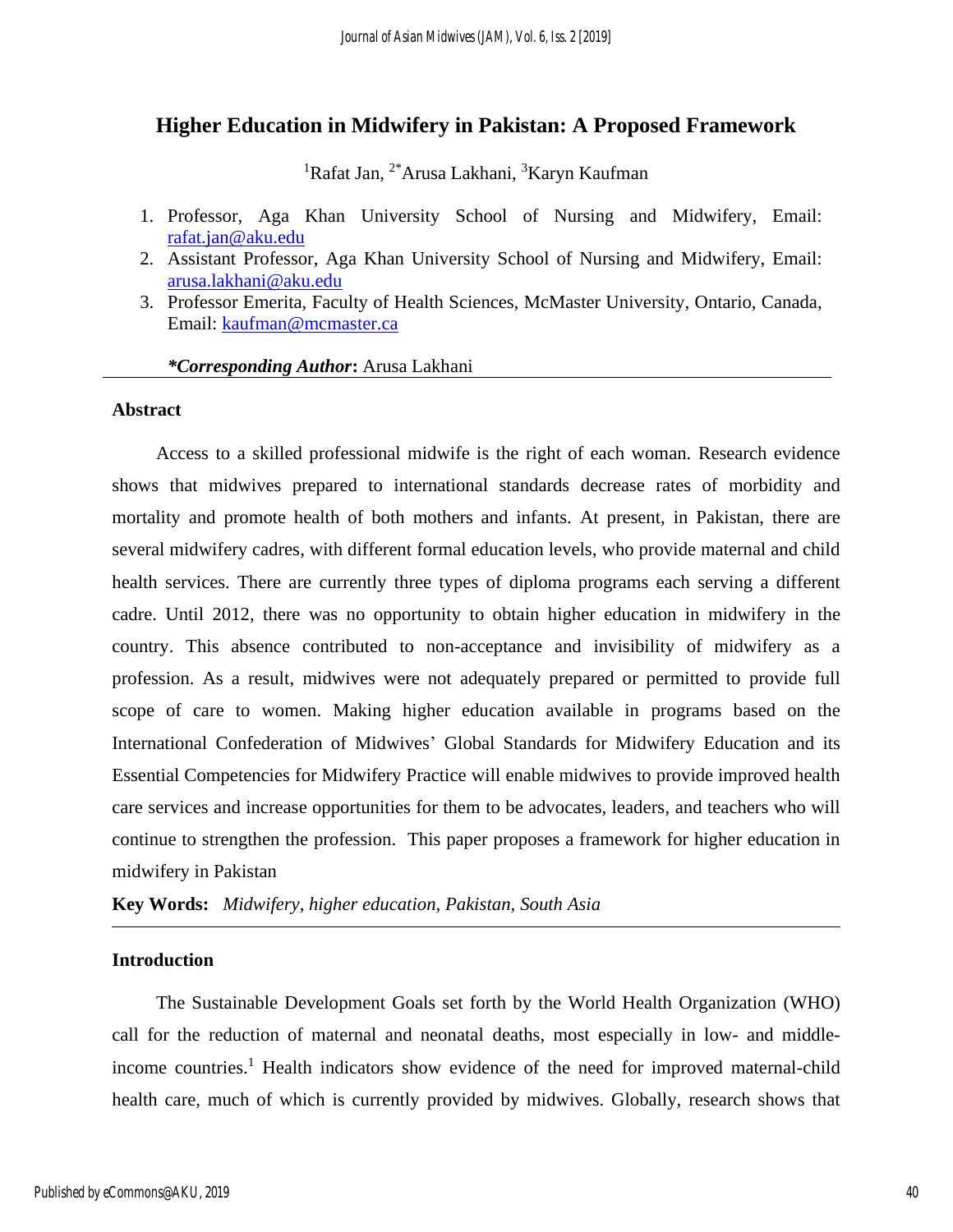well-educated and skilled midwives, working in collaboration with other healthcare professionals, contribute to high quality maternal, neonatal, and child health.<sup>2</sup> A goal for health systems should be to provide access to a skilled professional midwife for every woman. Competent midwives not only potentiate a decrease in morbidity and mortality but promote improved health outcomes of mothers and infants. According to the WHO (2013), sufficient and competent health care providers, specifically those with "midwife or other midwifery skills" (MOMS) are essential; without MOMS the goal of reduced maternal and neonatal mortality may never be achieved. <sup>3</sup> Advancement and innovations in midwifery education are necessary to prepare the next generation of midwives to competently provide the skilled care necessary to effect improved outcomes for mothers and infants.<sup>4</sup> This paper proposes a framework for higher education in midwifery in Pakistan.

#### **Midwifery Education in Pakistan**

At present, there are several midwifery cadres which are educationally disparate providing maternal and child health care services in Pakistan. Currently there are three distinct Diploma level midwifery programs including:

- 1. Two-year Community Midwifery programs for which the entry requirement is 10 years matriculation education with graduates registered as Community Midwives.
- 2. One-year diploma programs for female nurses who have completed 3 years of general nursing training with graduates registered as Nurse-Midwives.
- 3. Two-year diploma programs with one year of public health training and one year of midwifery with graduates registered as Lady Health Visitors (LHV).

Prior to 2012, there was no degree granting program in midwifery which limited career pathing for the diploma-prepared midwives who basically remained at the same level for their practice life. Those with a nursing diplomas could advance their careers by studying for advanced degrees in nursing education programs but there was no opportunity to obtain advanced preparation in midwifery. The absence of higher education in midwifery contributed to low acceptance and invisibility of midwives and the midwifery profession. Most programs were not competency-based which limited professional autonomy and independent practice for the midwives. The multiplicity of designations and roles has contributed to confusion and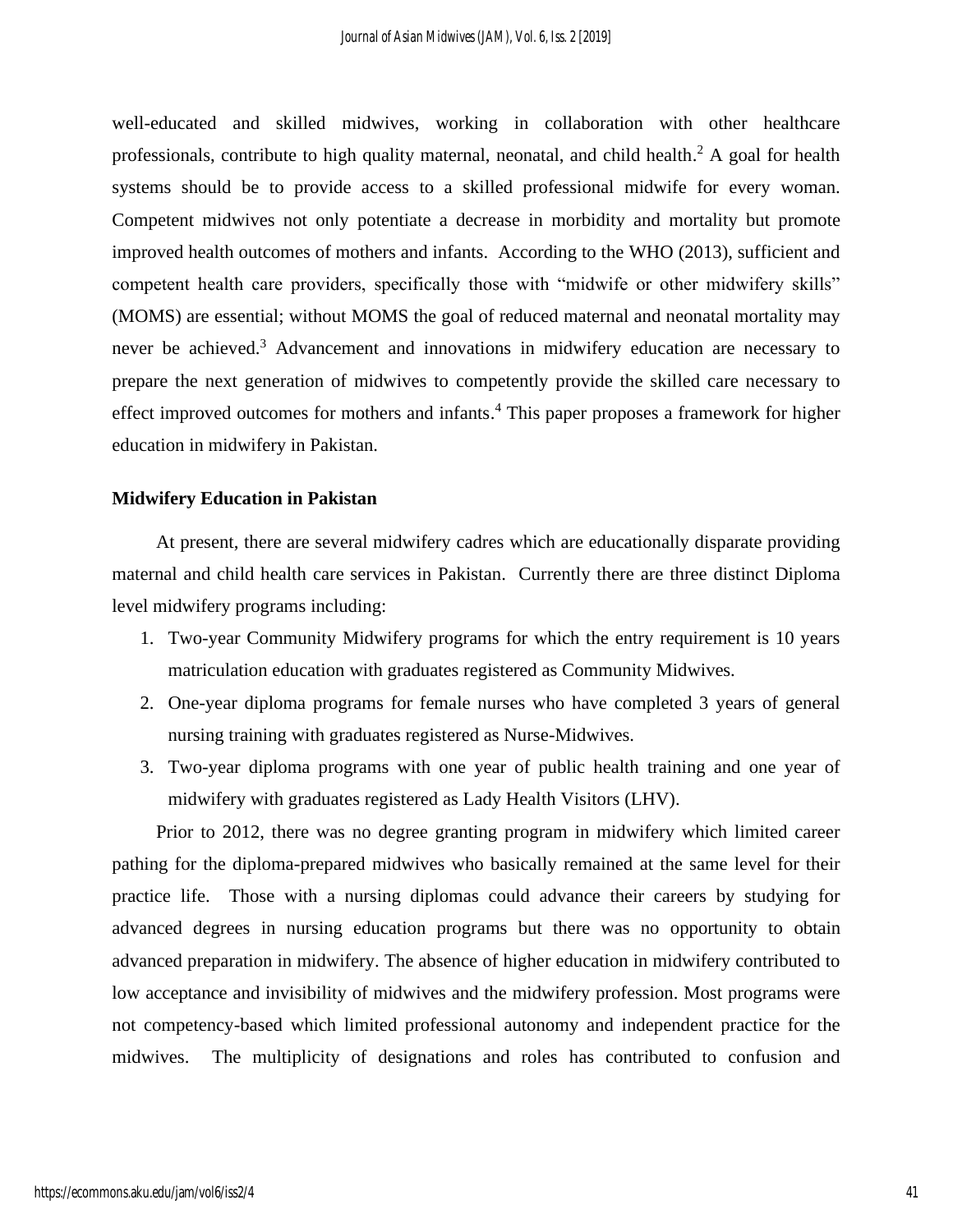misperceptions about the competencies of midwives and to a lack of acceptance of their role as primary care providers.

The lack of consistent and uniform standards and competencies results in a fragmented and weak profession without a strong identity, ultimately, undermining the ability of midwives to advocate effectively for improved care of women and children. Importantly, the professional fragmentation also limits the ability of midwives to realize their own potential through continued professional development. Generally, women's professions in Pakistan need to model the development of intellectual and leadership capabilities to advance the profession and benefit the larger society. So, in order for midwifery in Pakistan to achieve the desired improvements in maternal – child health such systemic problems must be addressed. Hence, it is imperative to provide higher education for midwives, which will expand career opportunities for women, develop the midwifery profession and, most importantly, enhance the quality of care for women and infants.

#### **International Standards of Midwifery Education**

The International Confederation of Midwives (ICM) has set forth Essential Competencies for Midwifery Practice to define the knowledge and skills of those who have the title of midwife.<sup>5</sup> In addition, the ICM also created the Global Standards for Midwifery Education,<sup>6</sup> which are the basis for assessing quality of education programs. Meeting the provisions of these documents ensures that graduates meet international standards and can contribute positively to multi-disciplinary teams in the healthcare system. In recognition of this potential impact, as part of the overall strategy, the government of Pakistan is committed to improving maternal, infant and children's health through strengthening midwifery education and practice with a goal of establishing exemplary higher education pathways to attain higher education in midwifery.

In 2012, the Aga Khan University (AKU) opened the first Bachelor's in Midwifery program in Pakistan for midwives who held diplomas in both nursing and midwifery. The goal of the program is to prepare professionally strong midwives, who can contribute their enhanced knowledge and advanced skills for the benefit of maternal-child health services. The ICM Global Standards for Midwifery Education provided the guiding framework for the structure of the program. The benefits of the program are not limited to AKU because the graduates are working currently in private and public facilities across the country. Through this program, the profession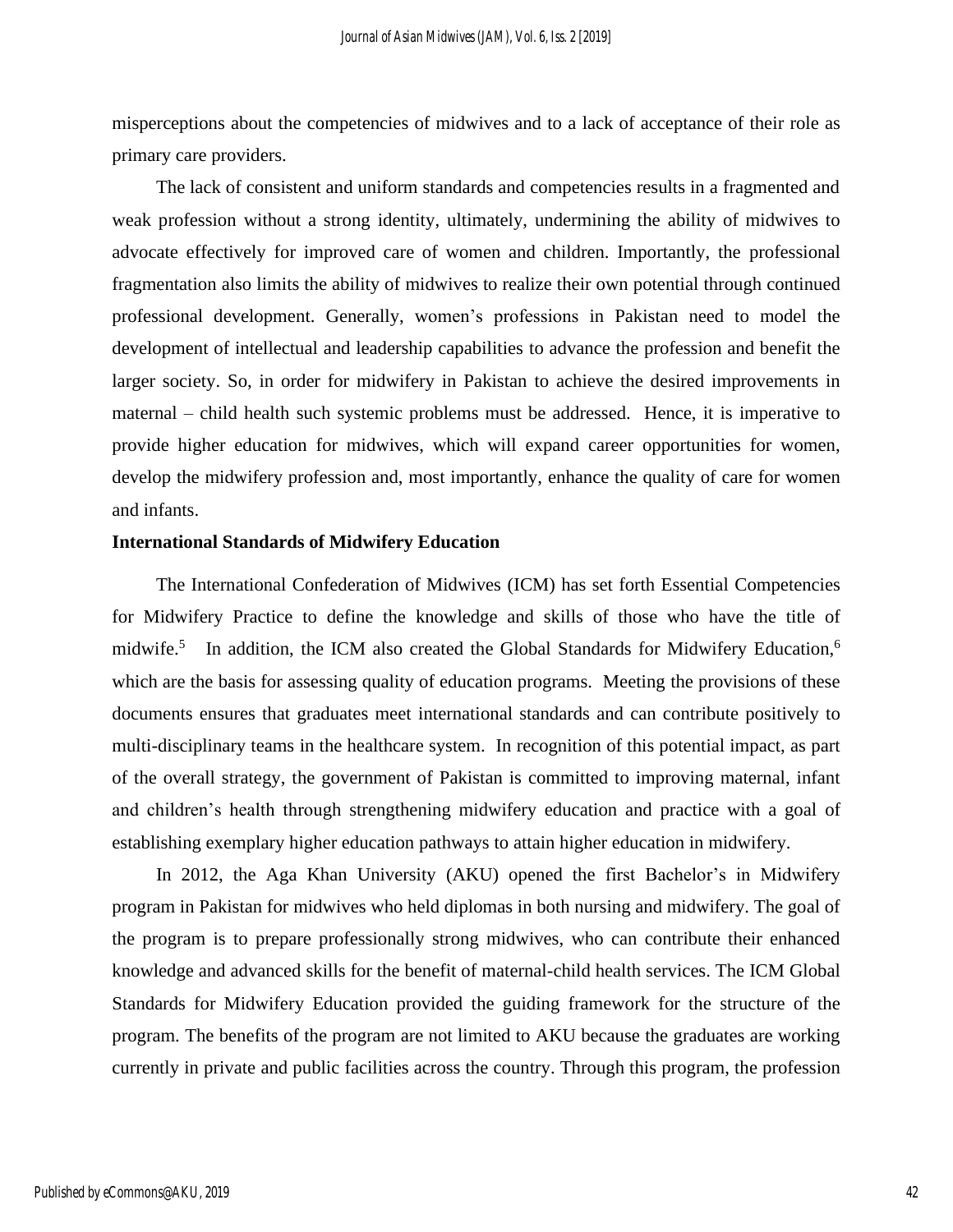of midwifery experienced a significant boost to the potential career opportunities to those practitioners wanting to advance their skills and focus only on midwifery.

# **Proposed Midwifery Degree Programs for Pakistan: The way forward**

One program alone is unable to meet the midwifery of the country or the profession for well qualified practitioners and leaders. Hence, it is important to establish additional higher education degree programs that lead to excellence in evidence-based midwifery practice, teaching, and leadership. It is anticipated that making higher education available for midwives will catalyze the demand similar to that experienced by advanced education programs for nurses. Using ICM's standards for midwifery education and centering the curriculum around the Essential Competencies for Midwifery Practice will improve maternal-child health and advance the ability of midwives to influence health care systems and policy makers, as well as preparing them to take on leadership roles and advocate for women and families.





We propose further development of undergraduate and graduate degree programs in Pakistan for midwives. The programs would prepare graduates to provide the full scope of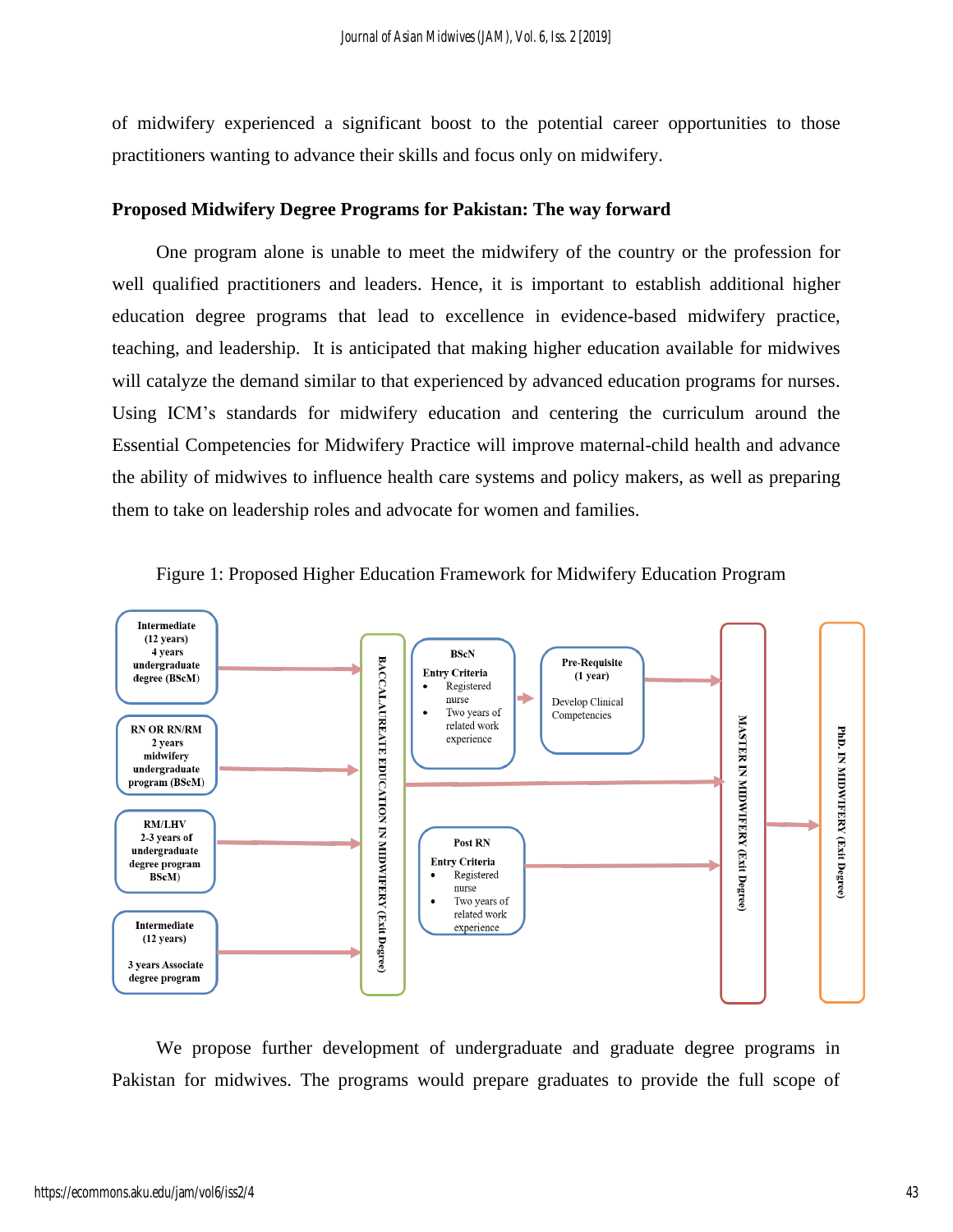midwifery care on their own responsibility and contribute to future developments in midwifery worldwide. Figure 1 outlines the framework we have developed for program development. It shows several pathways by which midwives could achieve higher education.

On the far-left side of Figure 1 are proposed routes of entry to an undergraduate degree program. The long-term plan is development of a direct-entry four-year Bachelor's Degree. However, for a formative period of five to seven years, we propose (a) a two-year undergraduate midwifery degree program for RNs; and (b) a full-time two to three year undergraduate program for LHVs and Registered Midwives (RMs), the latter includes both pupil and Community Midwives. In addition, we think it is important to consider developing a three-year Associate Degree midwifery program, based on the ICM educational standards and Higher Education Commission requirements which ensures 12 years of basic education followed by three years of professional education, to meet the current shortage of competent midwives. The three year program is a short term plan, which will serve as an intermediate (transitional) step leading to undergraduate Bachelor's in Midwifery program while enabling graduates to pursue higher education in midwifery and gain expertise in the field.

These new programs mentioned above cannot be realized if there are not sufficient qualified faculty to develop and teach within the programs. Therefore, efforts should be directed to preparing a cadre of clinical teachers/preceptors and faculty members. Providing a path to graduate and post graduate degree programs is important for preparing leaders and teachers who can influence maternal-child health services, evidence/research, and policy making. The graduates would also have excellent clinical skills and serve as mentors and role models for those with less experience. In order to move forward with this agenda, it is imperative that those involved in the development and delivery of these evolving programs must work in partnership with government and non-government institutions in order to build innovative, responsive, and sustainable educational pathway for midwives in Pakistan.

#### **Conclusion**

The proposed framework can have several impacts on maternal health, midwifery career pathing, and a sustained and quality midwifery service for women and children in in Pakistan. The availability of higher education in midwifery will potentiate advancement for individuals and greater credibility for the profession. It will bring women into leadership roles where their